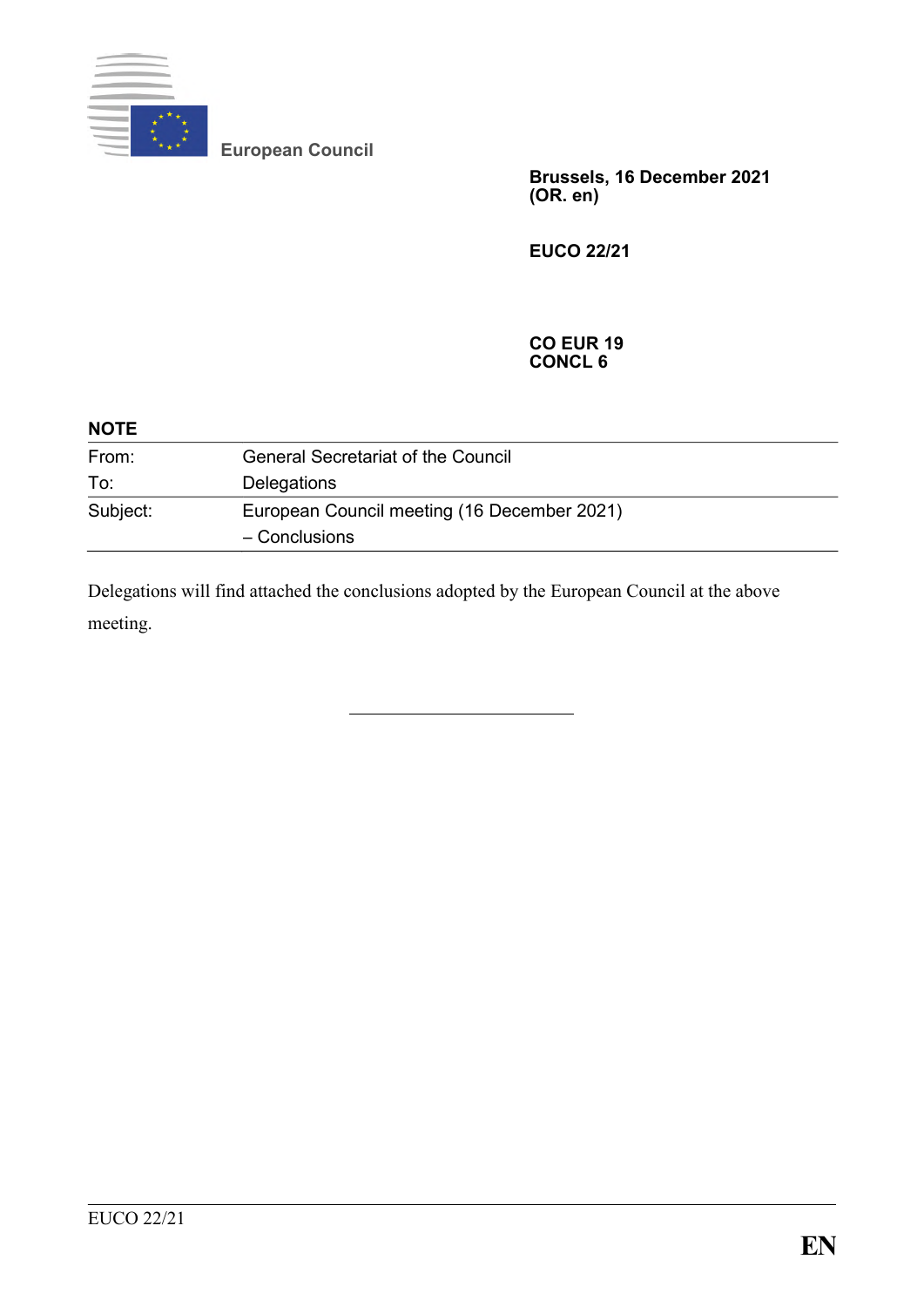## **I. COVID-19**

#### *Vaccination*

1. The European Council addressed the worsening epidemiological situation in the EU and the impact of the emergence of Omicron, a new variant of concern. It reiterates the vital importance of vaccination in the fight against the pandemic. Rolling out vaccination to all and deploying booster doses are crucial and urgent. In that context, overcoming vaccine hesitancy, including by addressing disinformation, remains key. In addition to vaccination, the implementation of the EU strategy on COVID-19 therapeutics, including joint procurement, should be taken forward.

#### *Coordination*

2. Continued coordinated efforts are needed to respond to developments based on the best available scientific evidence, whilst ensuring that any restrictions are based on objective criteria and do not undermine the functioning of the Single Market or disproportionately hamper free movement between Member States or travel into the EU. The European Council calls for the speedy adoption of the revised Council recommendation on safe free movement and of the revised Council recommendation on non-essential travel into the EU. The European Council stresses the importance of a coordinated approach on the validity of the EU Digital COVID vaccination certificate and takes note of the fact that the Commission will adopt a delegated act on this issue.

### *International cooperation*

3. The European Council underlines that the pandemic will only be overcome through global cooperation based on trust and mutual assistance. In this context, it commends Botswana and South Africa for their vigilance and transparency in detecting, sequencing and reporting the most recent Omicron variant of concern so rapidly, and stresses the importance of scaling up global genomic sequencing capacity.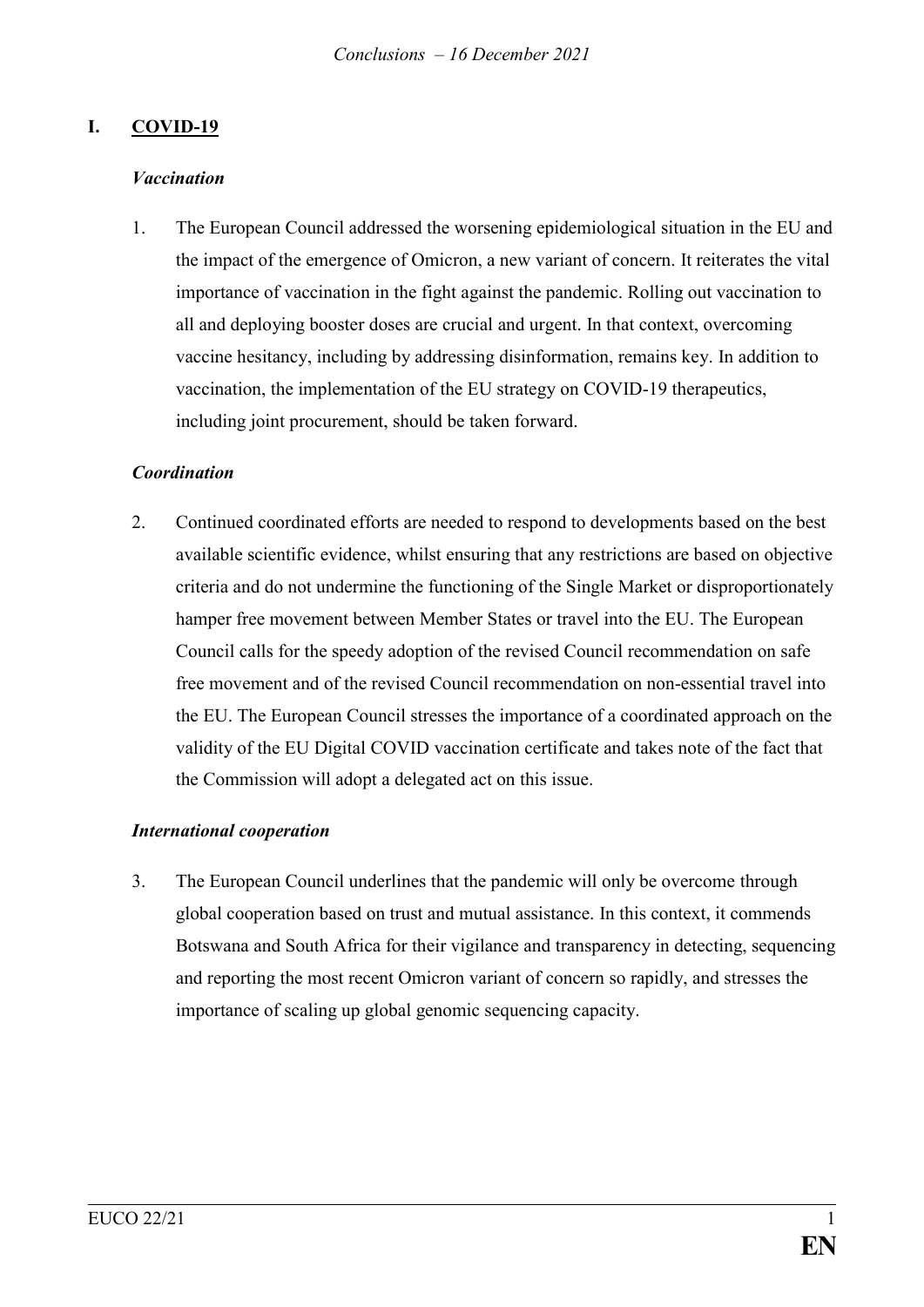- 4. The EU is committed to playing its role in achieving global vaccination. The EU is the biggest donor and exporter in the world. We will continue to export and share vaccine doses and ancillary materials, and step up our support for the countries most in need, in particular in Africa, both by continuing to provide support to COVAX and on a bilateral basis, in cooperation with partners.
- 5. In order to address bottlenecks in vaccine sharing and administration, and to rapidly remove the obstacles hampering the global roll-out of vaccines, the European Council calls on the Commission to further enhance support to Member States and third countries, to further engage with manufacturers, and to strengthen coordination with the World Health Organization, COVAX and other partners. The European Council invites the Council to monitor closely the fulfilment of vaccine pledges in all transparency and will revert to the matter as appropriate.
- 6. The European Council welcomes the agreement reached by the World Health Assembly on 1 December 2021 to start a global process to draft and negotiate a convention, agreement or other international instrument on pandemic prevention, preparedness and response, with a view to its adoption under Article 19, or under other provisions of the Constitution of the World Health Organization as may be deemed appropriate by the intergovernmental negotiating body.

## **II. CRISIS MANAGEMENT AND RESILIENCE**

7. The European Council took stock of work to enhance our collective preparedness, response capability and resilience to future crises, which is a major cross-cutting political priority for the Union.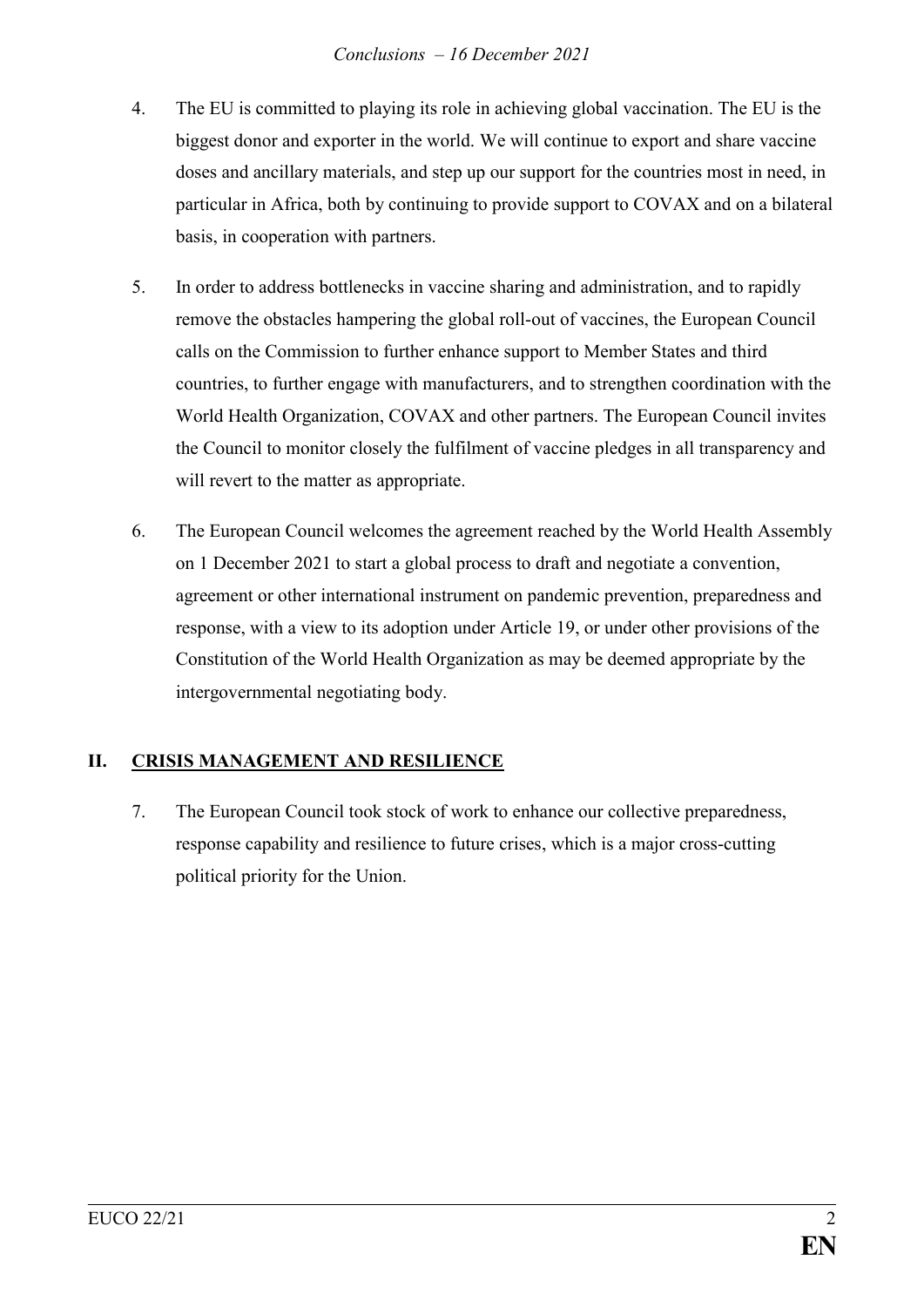- 8. It welcomes the Council conclusions of 23 November 2021 and calls for:
	- strengthening the EU's crisis response and preparedness in an all-hazards approach;
	- building and monitoring resilience and addressing areas where we are exposed.
- 9. The European Council invites the Council to take work forward and review progress regularly.

### **III. SECURITY AND DEFENCE**

- 10. The EU is committed to the global rules-based international order, with the United Nations at its core, and to strengthening cooperation with partners throughout the world in order to address common threats and challenges together.
- 11. In the face of increased global instability, growing strategic competition and complex security threats, the EU will take more responsibility for its own security and in the field of defence, pursue a strategic course of action and increase its capacity to act autonomously. The EU will promote its interests and values, reinforce its resilience and preparedness to tackle security threats and challenges effectively, and continue to work towards global peace and security.
- 12. The European Council invites the Council to take forward work on an ambitious and actionable Strategic Compass, based on the first draft presented by the High Representative in November 2021, which sets out a common strategic vision over the next decade and makes best use of the entire EU toolbox, including civilian and military policies, tools and instruments. Within this framework, the European Council looks forward to the presentation of the technology roadmap requested in February 2021 and invites the Commission and the High Representative to make any further proposals necessary, including on space security, cyber and the fight against hybrid threats.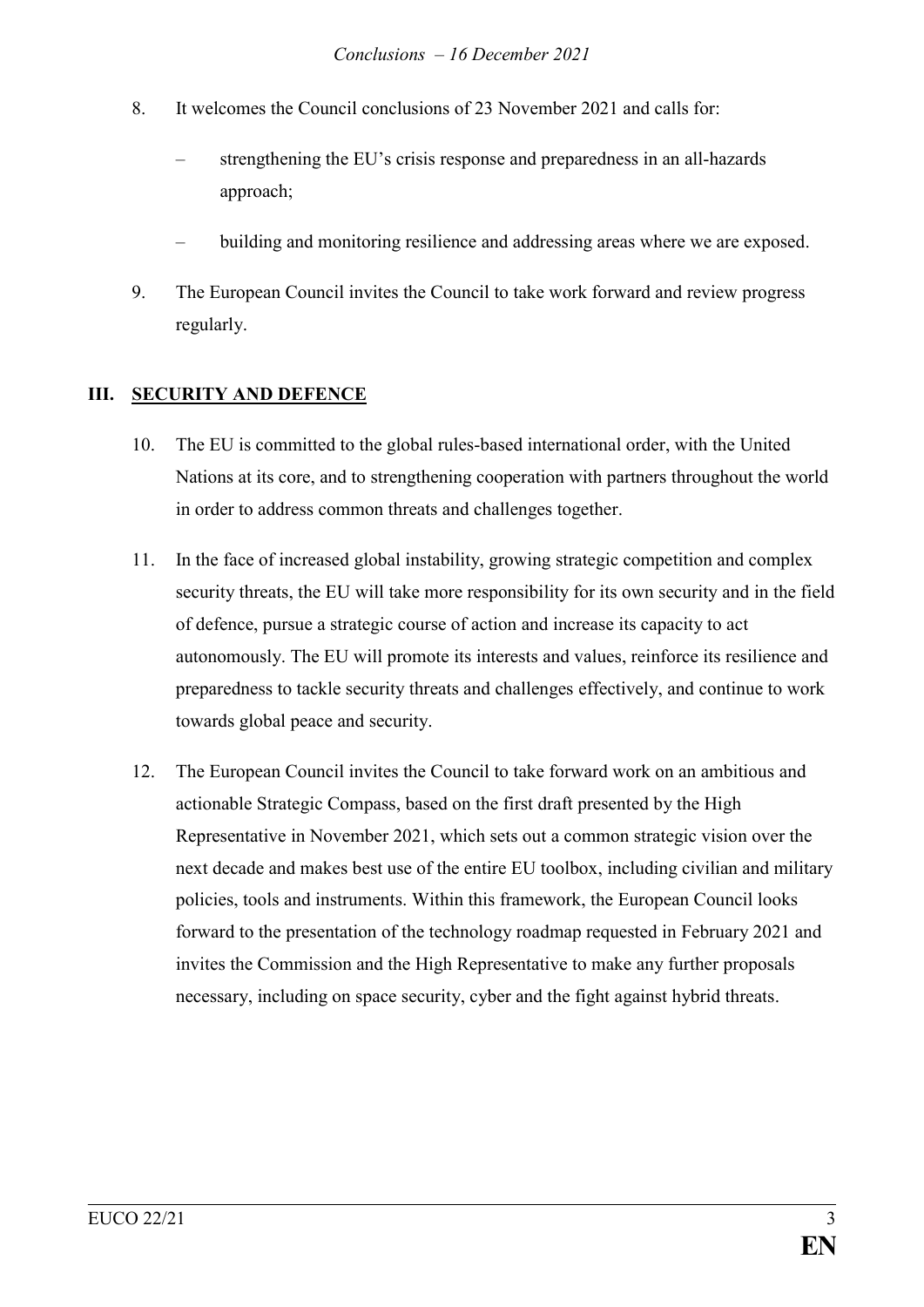- 13. The EU is committed to cooperating closely with NATO, in full respect of the principles set out in the Treaties and those agreed by the European Council*,* including the principles of inclusiveness, reciprocity and decision-making autonomy of the EU. The transatlantic relationship and EU-NATO cooperation are key to our overall security. A stronger and more capable EU in the field of security and defence will contribute positively to global and transatlantic security and is complementary to NATO, which remains, for those States that are members of it, the foundation of their collective defence. The European Council supports the strengthening of the EU-NATO strategic partnership and looks forward to the third joint declaration on EU-NATO cooperation. It should be prepared in an inclusive manner, address new threats and challenges and include, as areas for enhanced cooperation, resilience, cyber and hybrid threats, climate change and security, space, and emerging and disruptive technologies.
- 14. The European Council will revert to security and defence at its meeting in March 2022, when it will be invited to endorse the Strategic Compass.

## **IV. EXTERNAL ASPECTS OF MIGRATION**

- 15. The European Council assessed the implementation of its conclusions of 24-25 June 2021 and of 21-22 October 2021. It recalls the importance of addressing all migratory routes, in a whole-of-route and comprehensive approach.
- 16. The European Council calls on the Commission and the High Representative, together with Member States, to ensure that the recent action plans for countries of origin and transit are made operational and implemented without further delay, in cooperation with partner countries. In this regard, it urges the Commission to make sure that adequate financing is clearly identified and mobilised without delay for migration-related actions on all routes, in line with the EU's increased ambition.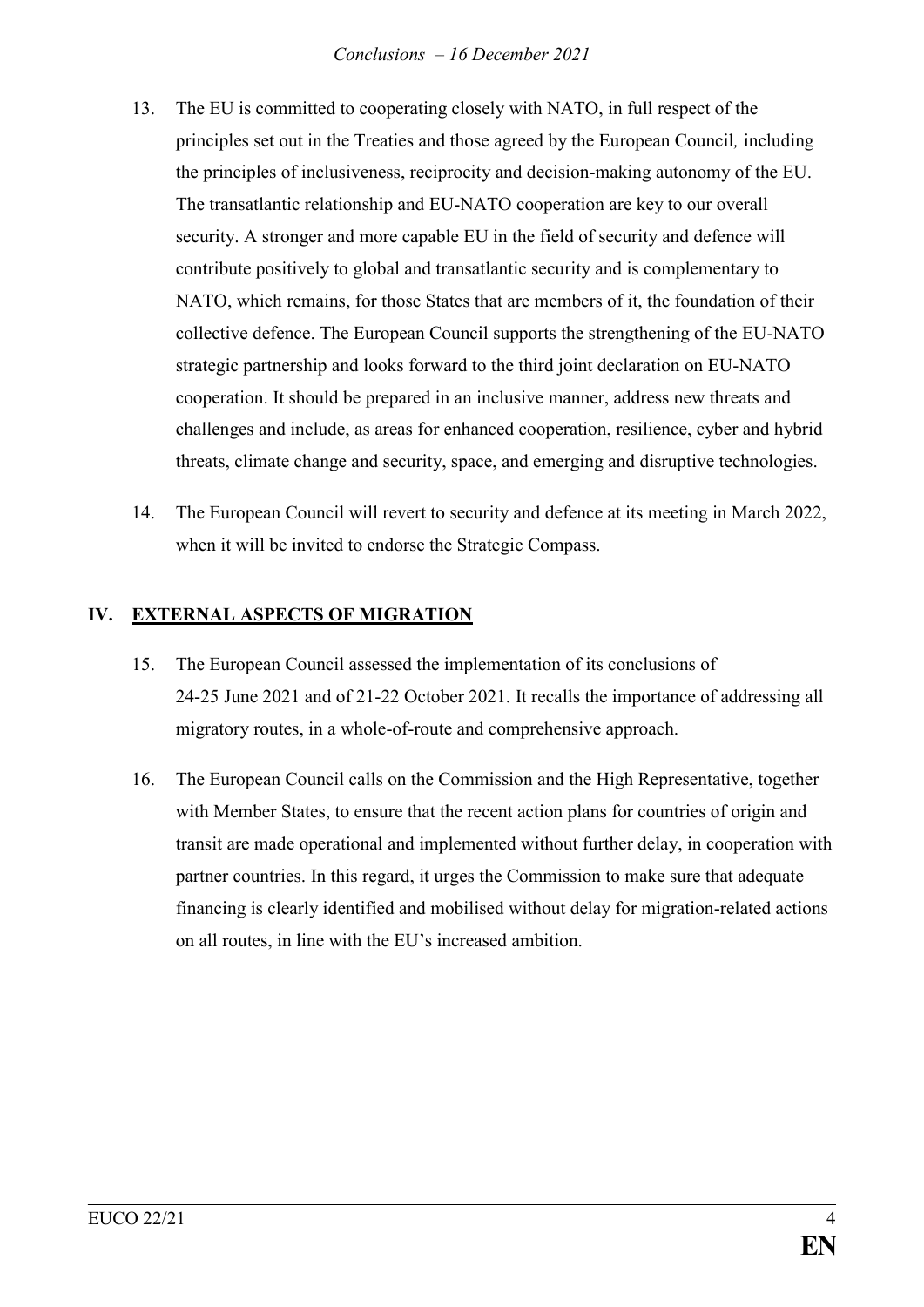- 17. The European Council recognises the importance of a more unified EU returns policy and calls on the Commission and the High Representative, together with Member States, to swiftly take action to ensure effective returns from the EU to countries of origin by using as leverage all relevant EU policies, instruments and tools, including development, trade and visas, to ensure the full implementation of existing readmission agreements and arrangements, as well as to conclude new ones, and report to the Council.
- 18. The European Council reiterates its condemnation of attempts by third countries to instrumentalise migrants for political purposes. It underlines the need to develop tools to address the instrumentalisation of migration. It calls for swift work on the proposal on measures against transport operators that facilitate or engage in trafficking in persons or smuggling of migrants in relation to illegal entry into the territory of the European Union.
- 19. The European Council invites the Council and the Commission to consider ways to strengthen cooperation arrangements to support Member States facing specific challenges at the EU's external borders, including as regards border guards as well as aerial surveillance.
- 20. The European Council invites the Council, under the direction of its Presidency, to monitor closely the swift and effective implementation of the EU's external migration policy, and to give further impetus as necessary. The European Council will revert to the matter.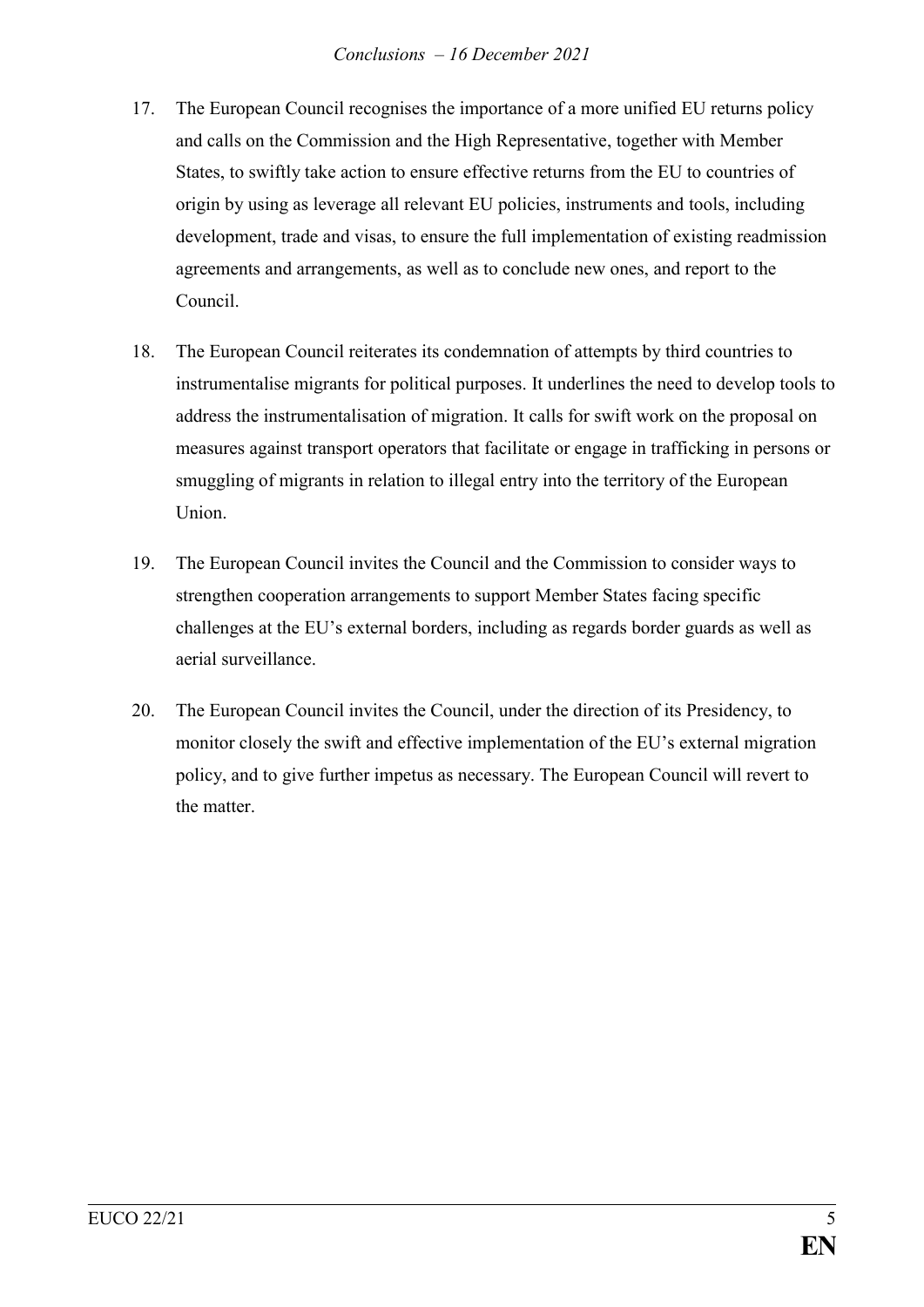## **V. EXTERNAL RELATIONS**

#### *Belarus*

- 21. The European Council strongly condemns the instrumentalisation of migrants and refugees by the Belarusian regime and the humanitarian crisis it has created. The EU will continue to counter the hybrid attack launched by Belarus with a determined response, addressing all dimensions of the crisis in line with EU law and international obligations, including fundamental rights. The European Council underlines in particular the importance of:
	- effectively protecting the EU's external borders, including by strengthening the EU's legal framework. In this respect it calls on the Council to examine the Commission proposal on provisional emergency measures;
	- combatting smuggling and trafficking;
	- promptly implementing restrictive measures, following the adoption of the fifth package of listings, and being prepared to adopt further measures as necessary;
	- ensuring unhindered access for international organisations in Belarus and stepping up humanitarian support;
	- supporting the return of migrants from Belarus.
- 22. The European Council reiterates its call for the immediate and unconditional release of all political prisoners and for an end to the repression of civil society and independent media. It reiterates the democratic right of the Belarusian people to elect their president through new, free and fair elections.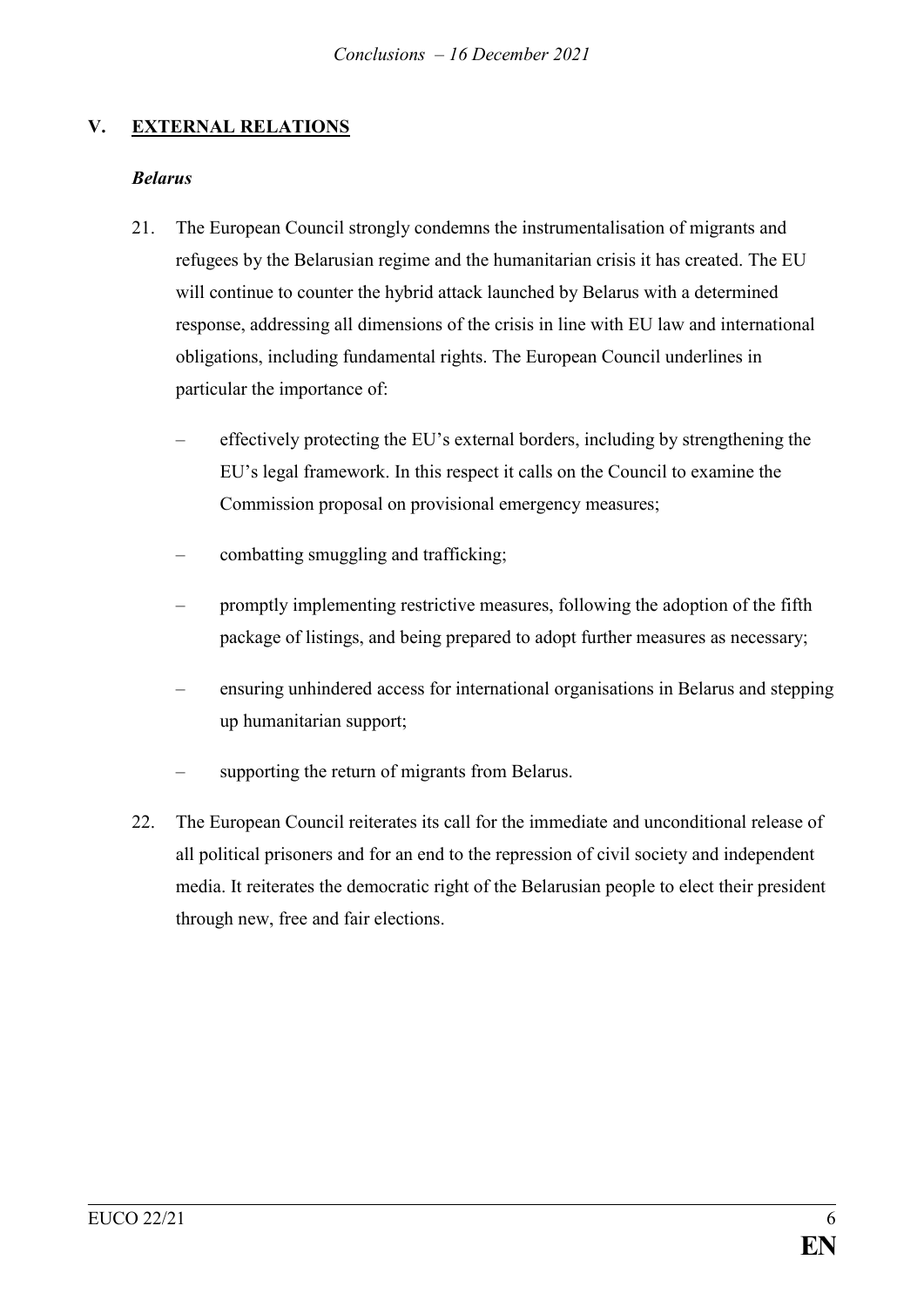## *Ukraine*

- 23. The European Council stresses the urgent need for Russia to de-escalate tensions caused by the military build-up along its border with Ukraine and aggressive rhetoric. The European Council reiterates its full support for Ukraine's sovereignty and territorial integrity. Any further military aggression against Ukraine will have massive consequences and severe cost in response, including restrictive measures coordinated with partners.
- 24. The European Council encourages diplomatic efforts and supports the Normandy format in achieving the full implementation of the Minsk Agreements.

### *Southern Neighbourhood*

25. The European Council reaffirms its determination to renew and reinforce the EU's partnership with the Southern Neighbourhood with a view to tackling common challenges and taking advantage of shared opportunities through strengthened cooperation. To that end, it invites the Council and the Commission to accelerate work on the new Agenda for the Mediterranean.

### *European Union - African Union Summit*

26. The European Council discussed the preparations for the European Union - African Union Summit on 17-18 February 2022 and the possible themes and deliverables. It aims to establish an ambitious future-oriented Alliance with Africa which can build an area of prosperity and stability underpinned by a transformational investment package.